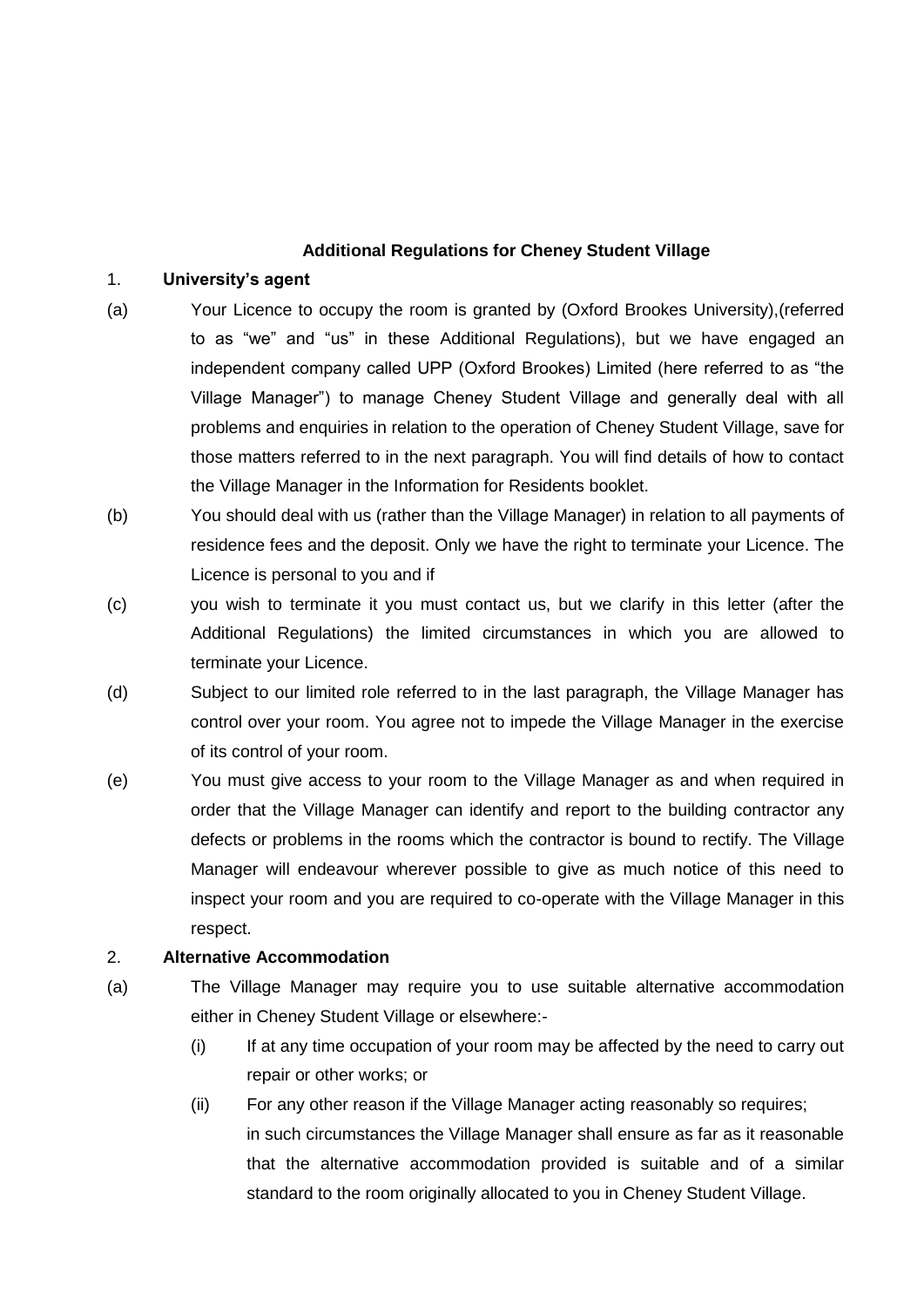(b) You will occupy the alternative accommodation under the same Licence conditions and thus on the terms (save as to the identity of the room).

#### 3. **Cars**

- (a) You may not park or allow visitors to park any vehicle in any parking space in or neighbouring Cheney Student Village.
- (b) You may not bring (and by signing the Licence you undertake not to bring) any car into the City of Oxford.

## 4. **Provision of information**

You will appreciate that the Village Manager may need to be aware of any special needs or circumstances of students in order to safely and effectively manage Cheney Student Village. By signing the Licence you consent to us passing information you have provided to us to the Village Manager where we believe the Village Manager should be aware of something for that purpose. You also consent, by signing the Licence, to the Village Manager passing to us information you have given to him, where the Village Manager believes that to be appropriate.

## 5. **Deposit**

**You are required to pay £200.00 deposit** against damage caused by you or your guests and items going missing from your rooms (other than following forced entry), which we collect on behalf of the Village Manager. **You will not be allowed access to your room if you have not made this payment.** All aspects of the administration of this deposit including return of monies will be the responsibility of the Village Manager and not the University, If you have any queries during your residency regarding the deposit, please contact the Village Manager.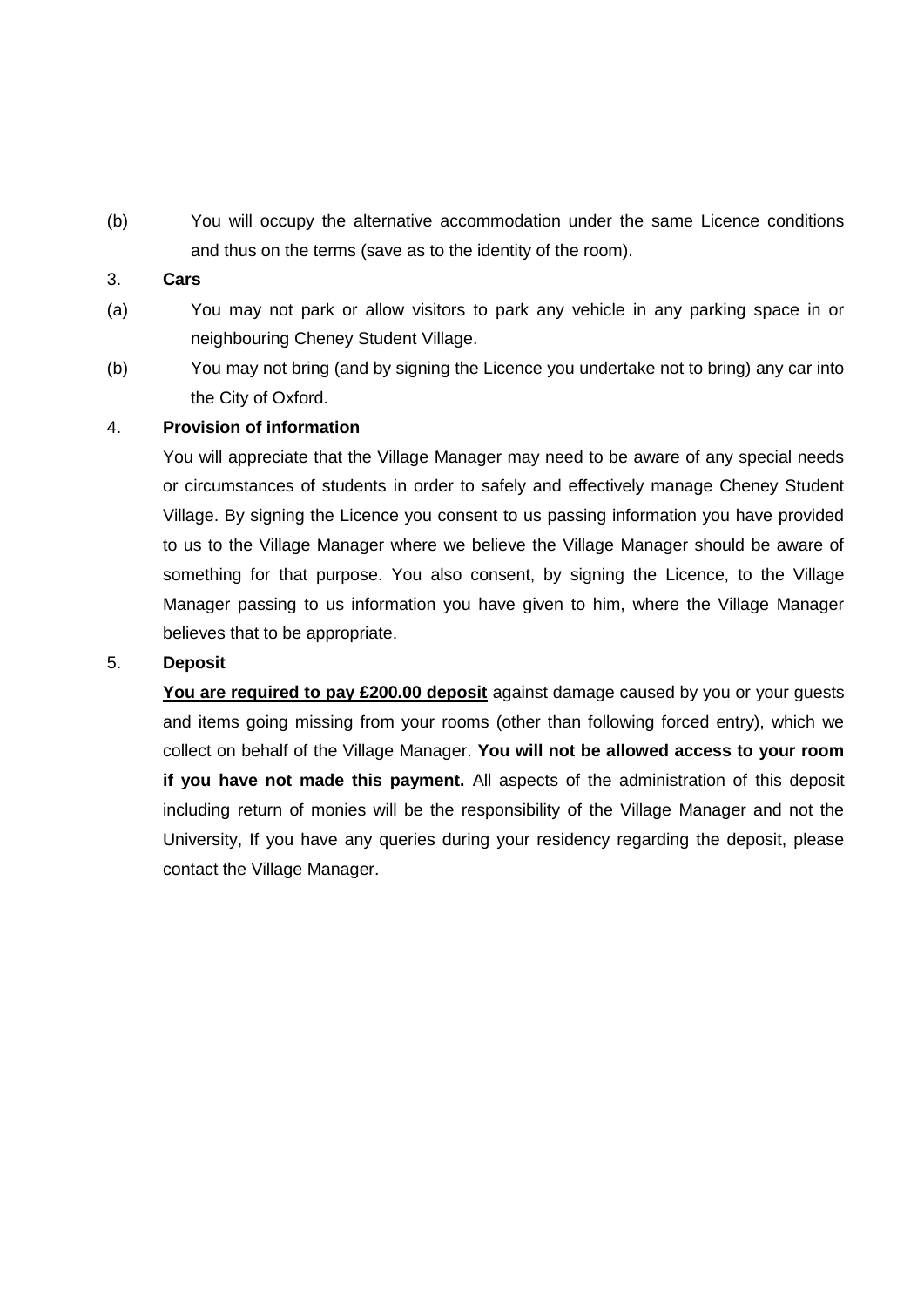#### **CHENEY STUDENT VILLAGE – ACCOMMODATION**

#### **DEPOSIT**

- 1. When you are offered a place in Cheney Student Village, you will be asked to return a signed Licence To Occupy to the University confirming that you still wish to take up the place, along with a deposit cheque for £200.00 made payable to UPP (Oxford Brookes) Ltd. **Students cannot take up residence unless this deposit has been paid.**
- 2. The deposit is held on your behalf throughout the period of your residence and will be returned at the end of the period of letting less any sums which may become due to cover the reasonable cost of remedying damage to the fabric or furnishings of the accommodation and/or communal areas caused by you or your guests or the reasonable cost of replacing items going missing from your room (other than by forced entry). No interest will be paid to you on this sum, as and when it is returned.
- 3. Each student will be issued with an individual inventory for his or her room, which should be completed, signed and returned to the Village Manager's Office on site by the date indicated. Residents are required to note any defects to their room/communal areas or missing items on this inventory to avoid charges being levied against their deposit.
- 4. Each flat will be issued with a completed inventory for the communal area of their flat signed by the Village Manager. Any defect/missing items should be notified to the Village Manager's Office within 24 hours of the arrivals weekend at the beginning of the academic session.
- 5. Room/flat inspections will be undertaken by the Village Manager on a termly basis to give residents an indication of any damage/missing items that may incur a charge when they leave hall. This advance notice gives all parties an opportunity to discuss and/or rectify the situation. A final inventory is undertaken when residents move out of hall at the end of the licence.
- 6. Please be aware that students are not permitted to make any alteration to their accommodation whether structural or otherwise, nor to make any change in the scheme of internal decoration. Students are responsible for maintaining, in good order, the decorations, fittings and furnishings of their accommodation, including doors and shared facilities. The student must exercise due care and attention in use of all communal areas. Damage or defacement will be charged in full to the particular student responsible.
- 7. Furniture or equipment must not be removed from the accommodation or communal areas, and any damage in the accommodation or communal areas, including damage to furniture and equipment, must be reported immediately to the Village Manager. Any damage or defacement, exception that caused by normal wear and tear, may be charged to the student.